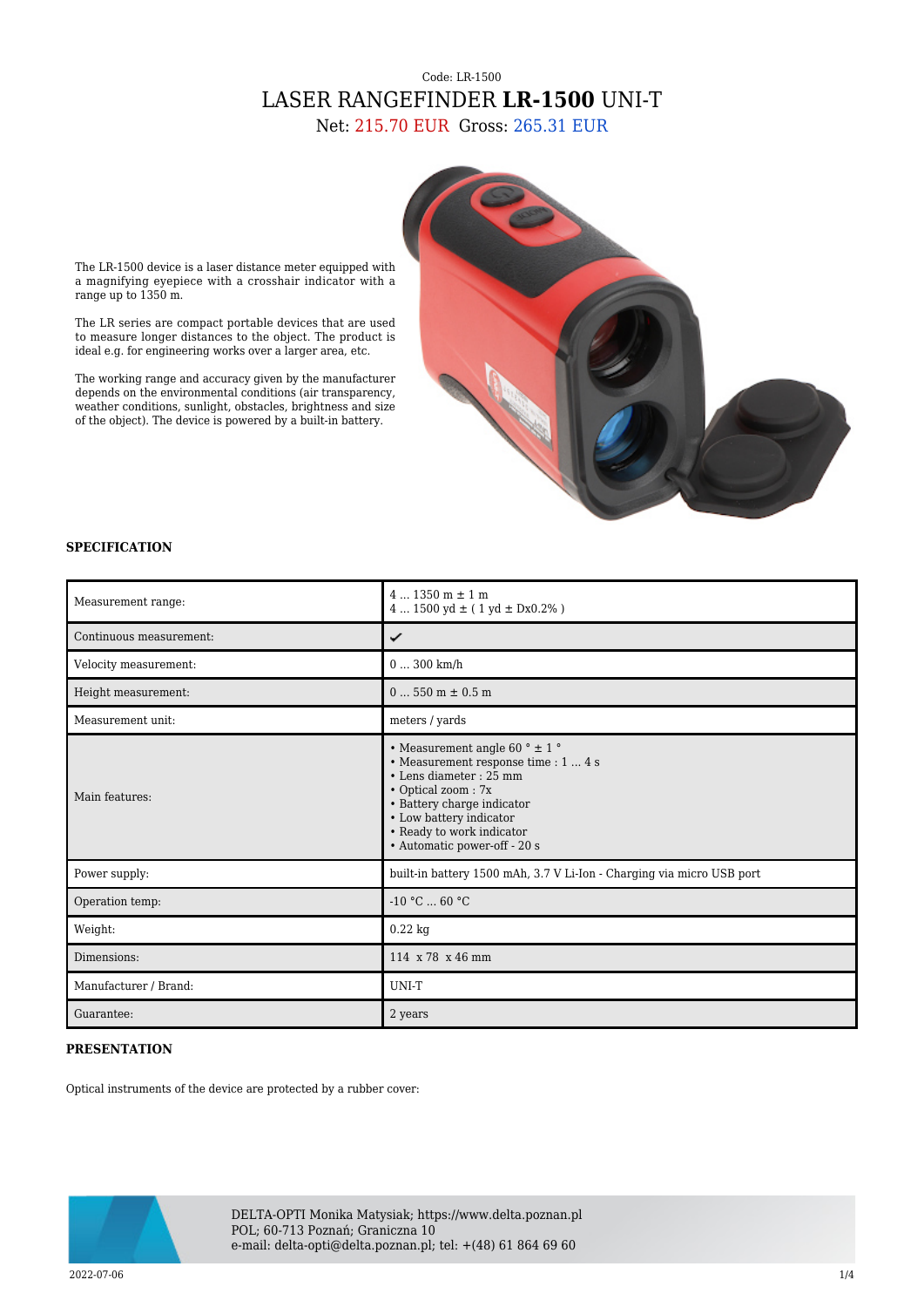

Front view:



DELTA-OPTI Monika Matysiak; https://www.delta.poznan.pl POL; 60-713 Poznań; Graniczna 10 e-mail: delta-opti@delta.poznan.pl; tel: +(48) 61 864 69 60

2022-07-06 2/4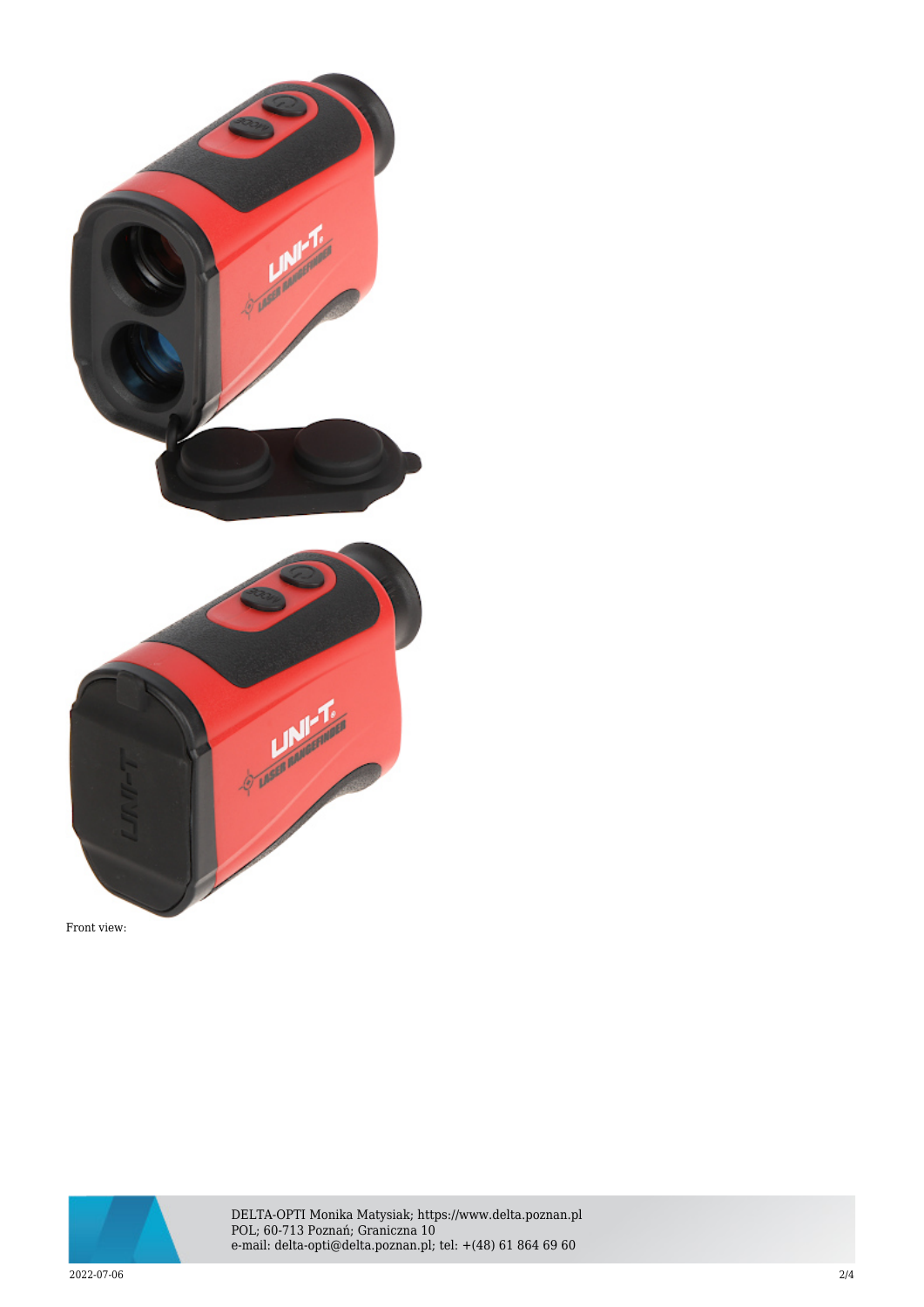

Rear view:



Top view:



DELTA-OPTI Monika Matysiak; https://www.delta.poznan.pl POL; 60-713 Poznań; Graniczna 10 e-mail: delta-opti@delta.poznan.pl; tel: +(48) 61 864 69 60

2022-07-06 3/4